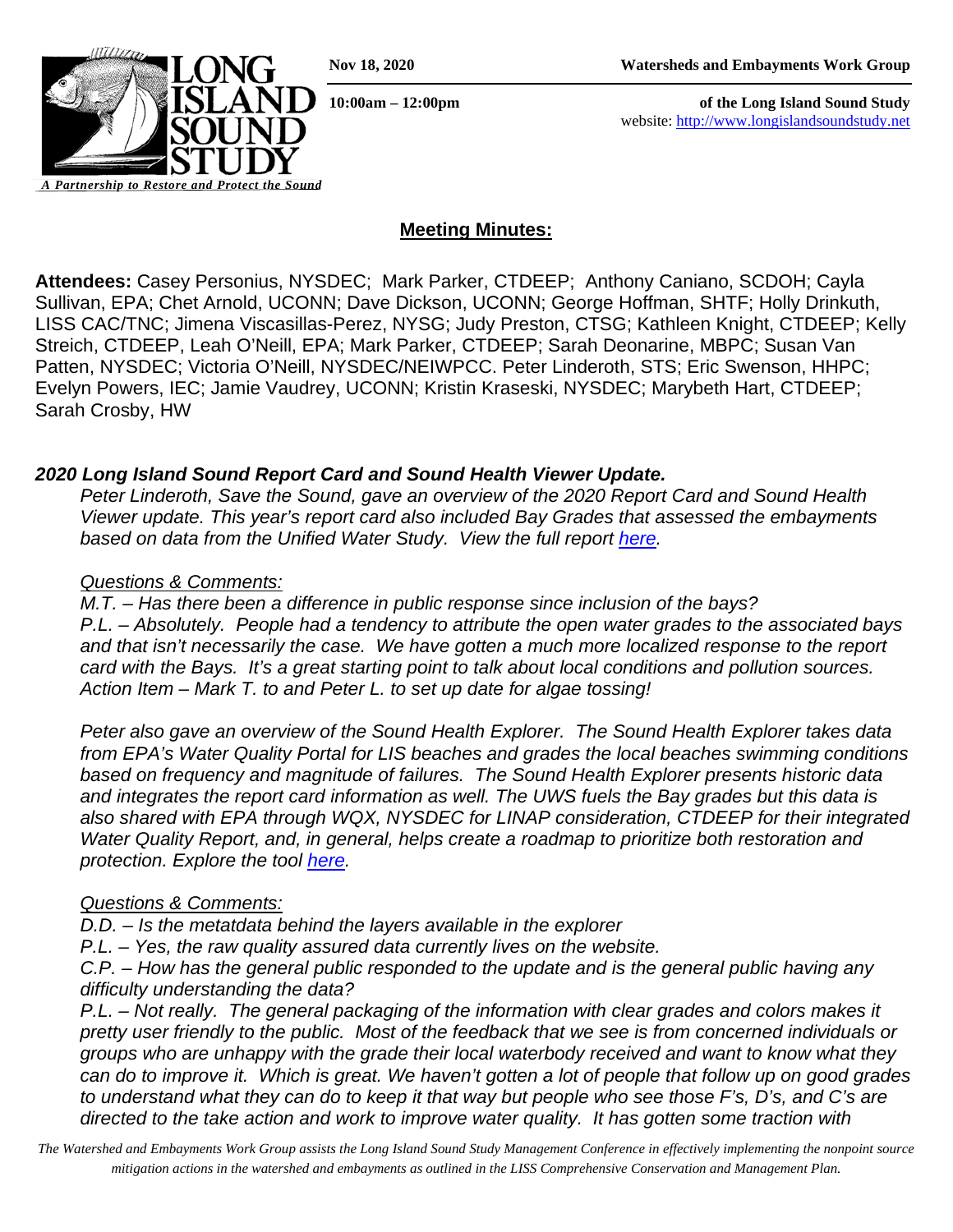*teachers who use the data as part of their classroom studies, which wasn't the initial intent but has been a nice side effect.* 

# **LIS Bioextraction Initiatives Update**

Kristin Kraseski gave an update on LISS Bioextraction Initiatives. Bioextraction is the growing and harvesting of shellfish and seaweed as a method to remove nitrogen and other nutrients from coastal waters. Nutrient Bioextraction can be used to remove excess nutrients once they have already entered the waters and thus work to reduce eutrophication and other negative consequences of nitrogen pollution. The Long Island Nitrogen Action Plan (LINAP) began the Bioextraction Initiative in 2018, and aims to improve water quality in both NY and CT by removing excess nitrogen. The Initiative is investigating how effectively aquaqulture removes excess nitrogen and challenges to establishing a nutrient bioextraction industry. It is based around four main activities: 1) Development of products to help aquaculture industries identify appropriate sites, 2) A comprehensive guide for permitting shellfish aquaculture 3) Planning and development of nutrient bioextraction pilot projects and 4) Identifying overall economic viability of nutrient bioextraction. An aquaculture viewer was developed and is an interactive online map to assist new or current aquaculture growers to site potential aquaculture operations. Check out the map [here.](https://nysdec.maps.arcgis.com/apps/webappviewer/index.html?id=f8799cefbb4c4751a209710d14b9ad46) There is currently a draft version of a bioextraction guidance document that is being developed to help potential aquaculture industry with permitting and other logistics. There has also been a Sugar Kelp Bioextraction pilot project at sites in Nassau and Suffolk County. The Bioextraction Initiative is looking forward to a ribbed mussel bioextraction pilot project, a Seaweed Symposium, and an Economic Feasibility Study to investigate the economic viability of bioextraction activities. More information can be found on the [LINAP](https://www.dec.ny.gov/lands/120992.html)  [website](https://www.dec.ny.gov/lands/120992.html) and [LISS bioextraction website.](https://longislandsoundstudy.net/our-vision-and-plan/clean-waters-and-healthy-watersheds/nutrient-bioextraction-overview/)

# Questions & Comments:

*G.H. – Dave Burg has reached out to Setauket Harbor Task force to work on a project to grow and harvest Sugar Kelp in Setauket Harbor.*

*K.K. – That's great. I'd love to hear more about that as it progresses.* 

*P.L. – Do the organisms need to be removed from the water or harvested for it to truly be bioextraction?* 

*K.K. – I need to look into this further but there is research related to uptake rates and Nelle, previous bioextraction coordinator, has started working on this. There are two ways to look at this problem: you can have shellfish sanctuaries that are containing some of the nitrogen and improving water quality that way versus actually harvesting the shellfish or seaweed and removing the nitrogen completely.* 

*M.P. – With the fertilizer project, was there a composting step or was it cleaning, drying, chopping it and blending it into the soil?* 

*K.K. – They took the kelp out and dried it and processed it but there wasn't a composting step.* 

# **LISS Enhancement: Tracking Water Quality Contaminants to Inform Mitigation Pilot**

Evelyn Powers, IEC, gave an overview of a LISS enhancement proposal. This project came about through discussion with DEC and IEC to attempt to remedy a recent problem and progress the Open Shellfish Areas Ecosystem Target of the LISS. There has recently been significant expansion to two closures, outside of Baiting Hollow and Wading River Creeks, in the LIS, which now cover over a mile of shoreline. Understanding the cause of the recent expansions will help to mitigate problems before it gets worse. Additionally, this is an opportunity to pilot a source tracking methodology that can be applied in other areas of the sound to mitigate a variety of pathogen problems in LIS waters. Given the relatively targeted geographic area, recent expansion of these closures, and new methodologies that detect signals for specific loading sources (such as human sewage), we think this is a great opportunity to pilot a methodology and abate future closures. Project implementation will